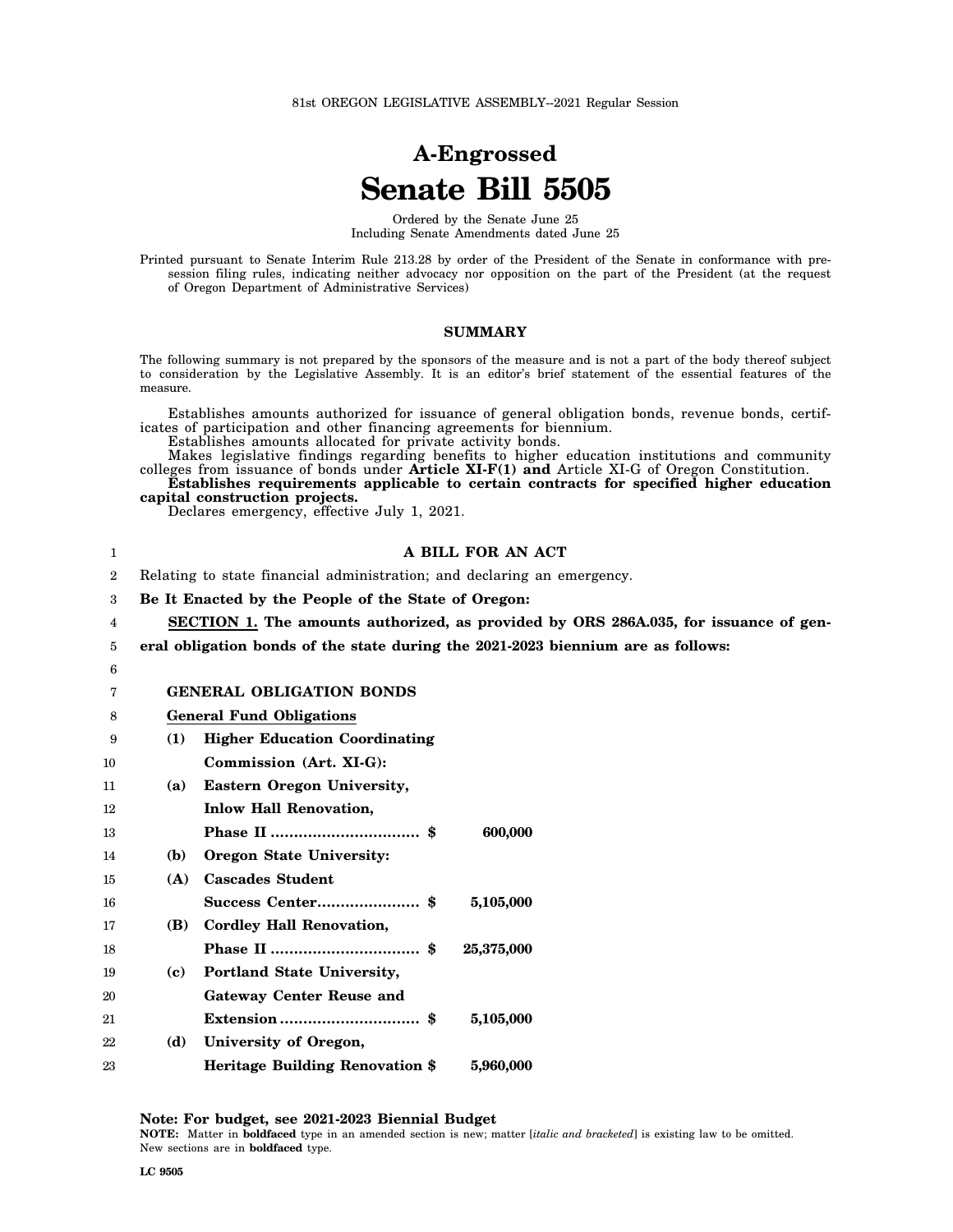| 1  | (e)      | <b>Western Oregon University,</b>   |             |
|----|----------|-------------------------------------|-------------|
| 2  |          | <b>Student Success Center \$</b>    | 695,000     |
| 3  | (f)      | <b>Blue Mountain Community</b>      |             |
| 4  |          | College, Facility for               |             |
| 5  |          | <b>Agricultural Resource</b>        |             |
| 6  |          | Management\$                        | 6,615,000   |
| 7  | (g)      | <b>Central Oregon Community</b>     |             |
| 8  |          | <b>College, Classroom Building</b>  |             |
| 9  |          | Redmond Campus \$                   | 8,125,000   |
| 10 | (h)      | <b>Chemeketa Community</b>          |             |
| 11 |          | College, Building 7 Remodel \$      | 8,125,000   |
| 12 | (i)      | <b>Clatsop Community College,</b>   |             |
| 13 |          | Maritime Science Building \$        | 8,120,000   |
| 14 | (i)      | <b>Klamath Community College,</b>   |             |
| 15 |          | <b>Childcare Resource Learning</b>  |             |
| 16 |          |                                     | 1,540,000   |
| 17 | $\bf(k)$ | <b>Linn-Benton Community</b>        |             |
| 18 |          | College, Agricultural Center. \$    | 8,125,000   |
| 19 | (L)      | Mt. Hood Community College,         |             |
| 20 |          | <b>Accessibility Upgrades,</b>      |             |
| 21 |          | Dental Hygiene Lab and              |             |
| 22 |          | Deferred Maintenance \$             | 8,125,000   |
| 23 |          | (m) Oregon Coast Community          |             |
| 24 |          | <b>College, Workforce Education</b> |             |
| 25 |          | and Resiliency Center \$            | 8,125,000   |
| 26 | (n)      | <b>Rogue Community College,</b>     |             |
| 27 |          | <b>Transportation Technology</b>    |             |
| 28 |          |                                     | 7,120,000   |
| 29 | (o)      | <b>Tillamook Bay Community</b>      |             |
| 30 |          | College, Classroom and              |             |
| 31 |          | <b>Office Building and</b>          |             |
| 32 |          |                                     | 8,125,000   |
| 33 | (p)      | <b>Treasure Valley Community</b>    |             |
| 34 |          | <b>College, Nursing-Allied</b>      |             |
| 35 |          | <b>Health Professions Center \$</b> | 5,015,000   |
| 36 | (2)      | Department of Environmental         |             |
| 37 |          | Quality (Art. XI-H)  \$             | 10,300,000  |
| 38 | (3)      | <b>Oregon Business Development</b>  |             |
| 39 |          | Department (Art. XI-M)  \$          | 111,300,000 |
| 40 | (4)      | <b>Oregon Business Development</b>  |             |
| 41 |          | Department (Art. XI-N) \$           | 50,750,000  |
| 42 | (5)      | <b>Department of Education</b>      |             |
| 43 |          | $(Art. XI-P)$ \$                    | 126,090,000 |
| 44 | (6)      | <b>Oregon Department of</b>         |             |
| 45 |          | Administrative                      |             |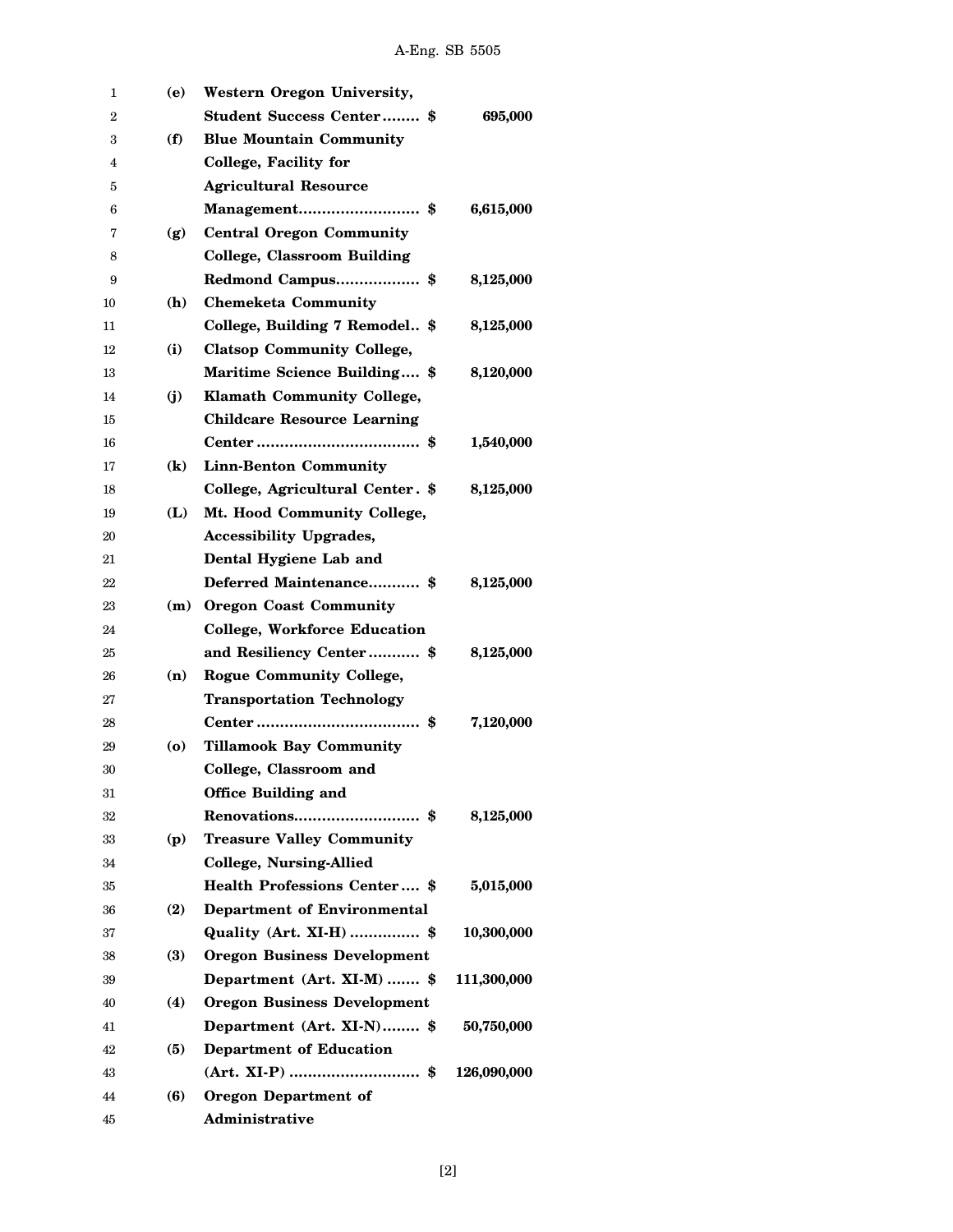| 1  |                | Services (Art. XI-Q):                |            |
|----|----------------|--------------------------------------|------------|
| 2  | (a)            | Department of Revenue,               |            |
| 3  |                | <b>Electronic Valuation</b>          |            |
| 4  |                | Information System\$                 | 4,245,000  |
| 5  | (b)            | <b>Oregon Military Department:</b>   |            |
| 6  | (A)            | <b>Ashland Armory Service</b>        |            |
| 7  |                | Life Extension \$                    | 5,480,000  |
| 8  | (B)            | <b>Corvallis Armory Service</b>      |            |
| 9  |                | Life Extension \$                    | 4,375,000  |
| 10 | (C)            | <b>Resiliency Grant Fund</b>         |            |
| 11 |                | established under                    |            |
| 12 |                |                                      | 10,210,000 |
| 13 | (D)            | <b>Washington County</b>             |            |
| 14 |                |                                      | 5,410,000  |
| 15 | (c)            | <b>Oregon State Police:</b>          |            |
| 16 | (A)            | <b>Central Point Office</b>          |            |
| 17 |                |                                      | 34,435,000 |
| 18 | (B)            | Springfield Forensic Lab and         |            |
| 19 |                | Medical Examiner's Office \$         | 62,710,000 |
| 20 | (C)            | <b>Springfield Patrol Area</b>       |            |
| 21 |                | Command Office \$                    | 14,490,000 |
| 22 | (d)            | <b>Department of Corrections:</b>    |            |
| 23 | (A)            | <b>Capital Improvement and</b>       |            |
| 24 |                |                                      | 70,745,000 |
| 25 | (B)            | Electronic Health Records \$         | 13,635,000 |
| 26 | (C)            | <b>Off-Net Telephone</b>             |            |
| 27 |                | Infrastructure\$                     | 3,825,000  |
| 28 | (e)            | <b>Oregon Youth Authority:</b>       |            |
| 29 | (A)            | <b>Camp Riverbend Dorm</b>           |            |
| 30 |                |                                      | 6,975,000  |
| 31 | (B)            | Capital Improvements \$              | 11,060,000 |
| 32 | (C)            | Control Room Renovations \$          | 1,300,000  |
| 33 | (D)            | <b>JJIS IT System</b>                |            |
| 34 |                |                                      | 7,870,000  |
| 35 | (E)            | MacLaren Infirmary and               |            |
| 36 |                | <b>Pharmacy Renovation</b> \$        | 1,720,000  |
| 37 | (F)            | <b>MacLaren West Cottages</b>        |            |
| 38 |                |                                      | 20,795,000 |
| 39 | (G)            | Oak Creek Medical and                |            |
| 40 |                | Dental Clinic Renovations \$         | 710,000    |
| 41 | (H)            | <b>Rogue Valley Facility</b>         |            |
| 42 |                |                                      | 7,110,000  |
| 43 | (I)            | <b>Tillamook Dorm Renovation. \$</b> | 10,495,000 |
| 44 | $(\mathbf{J})$ | Tillamook Medical and                |            |
| 45 |                | Dental Renovations \$                | 690,000    |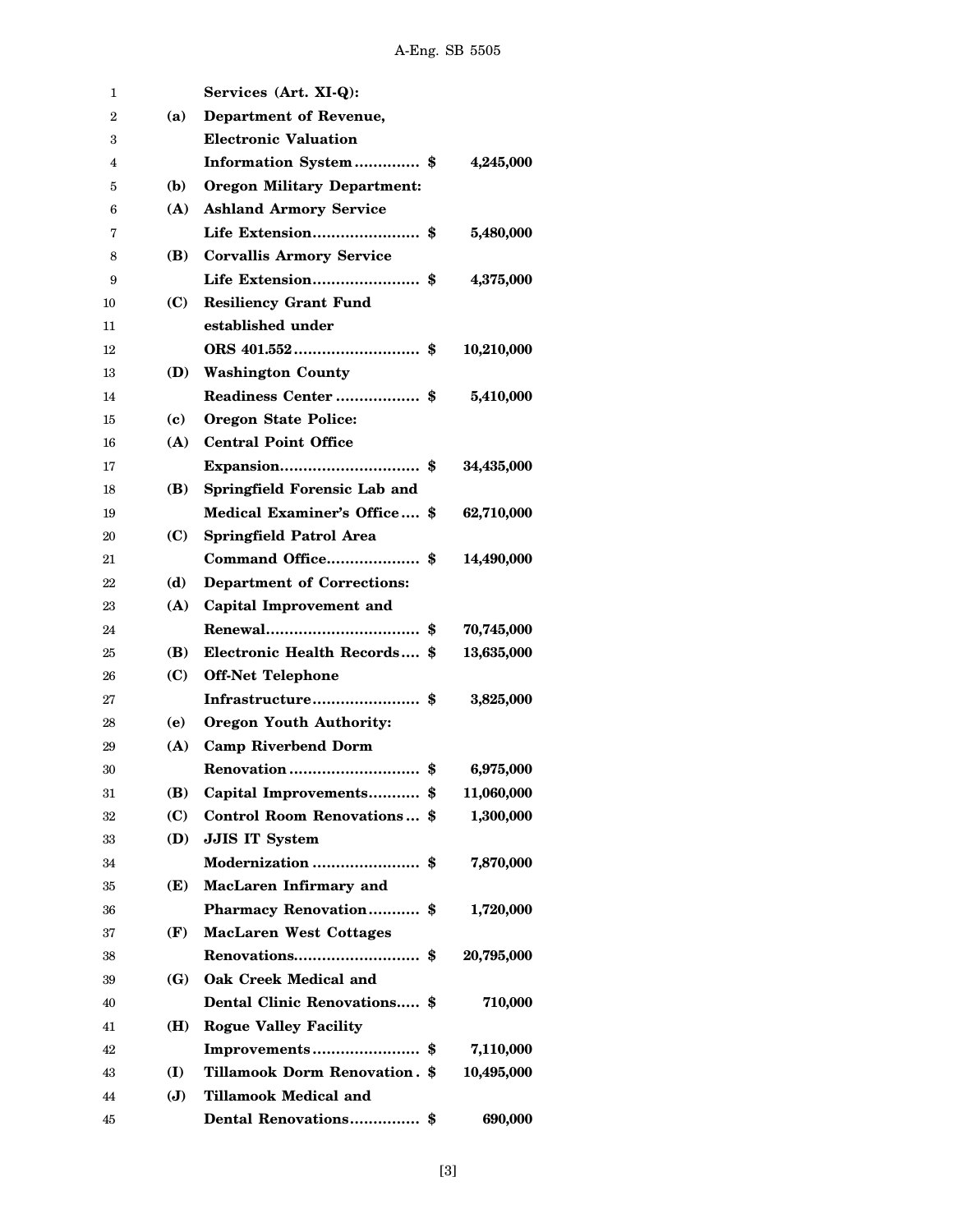| 1  | (f)  | <b>Oregon Health Authority:</b>    |            |
|----|------|------------------------------------|------------|
| 2  | (A)  | <b>OSH Salem Well Water</b>        |            |
| 3  |      | Treatment Facility\$               | 4,555,000  |
| 4  | (B)  | <b>OSH Salem/Junction City</b>     |            |
| 5  |      | <b>Automated Dispensing</b>        |            |
| 6  |      |                                    | 3,555,000  |
| 7  | (g)  | <b>Higher Education</b>            |            |
| 8  |      | <b>Coordinating Commission:</b>    |            |
| 9  | (A)  | <b>Public Universities Capital</b> |            |
| 10 |      | Improvement and Renewal \$         | 80,810,000 |
| 11 | (B)  | Eastern Oregon University,         |            |
| 12 |      | <b>Inlow Hall Renovation,</b>      |            |
| 13 |      |                                    | 17,920,000 |
| 14 | (C)  | Oregon Institute of                |            |
| 15 |      | Technology, OMIC R&D Center        |            |
| 16 |      | for Additive Manufacturing         |            |
| 17 |      | Innovation, Phase II \$            | 5,105,000  |
| 18 | (D)  | Oregon State University:           |            |
| 19 | (i)  | <b>Cascades Student Success</b>    |            |
| 20 |      |                                    | 8,930,000  |
| 21 | (ii) | <b>Cordley Hall Renovation,</b>    |            |
| 22 |      | S                                  | 61,690,000 |
| 23 | (E)  | Portland State University,         |            |
| 24 |      | <b>Gateway Center Reuse and</b>    |            |
| 25 |      |                                    | 45,585,000 |
| 26 | (F)  | University of Oregon,              |            |
| 27 |      | Heritage Building Renovation \$    | 53,285,000 |
| 28 |      | (G) Western Oregon University,     |            |
| 29 |      | <b>Student Success Center \$</b>   | 20,920,000 |
| 30 | (H)  | <b>FAMIS System Replacement \$</b> | 5,105,000  |
| 31 | (h)  | <b>Department of Education:</b>    |            |
| 32 | (A)  | Oregon School for the Deaf         |            |
| 33 |      | ADA Restrooms \$                   | 1,065,000  |
| 34 | (B)  | Oregon School for the Deaf         |            |
| 35 |      | <b>Fire Alarm System</b>           |            |
| 36 |      |                                    | 3,145,000  |
| 37 | (C)  | Oregon School for the Deaf         |            |
| 38 |      | Windows Upgrade\$                  | 1,425,000  |
| 39 | (i)  | <b>State Forestry Department:</b>  |            |
| 40 | (A)  | Capital Improvements \$            | 2,464,209  |
| 41 | (B)  | <b>Toledo Facility Replacement</b> |            |
| 42 |      |                                    | 1,136,227  |
| 43 | (i)  | <b>State Parks and Recreation</b>  |            |
| 44 |      | Department, Capital                |            |
| 45 |      | Improvement and Renewal \$         | 50,750,000 |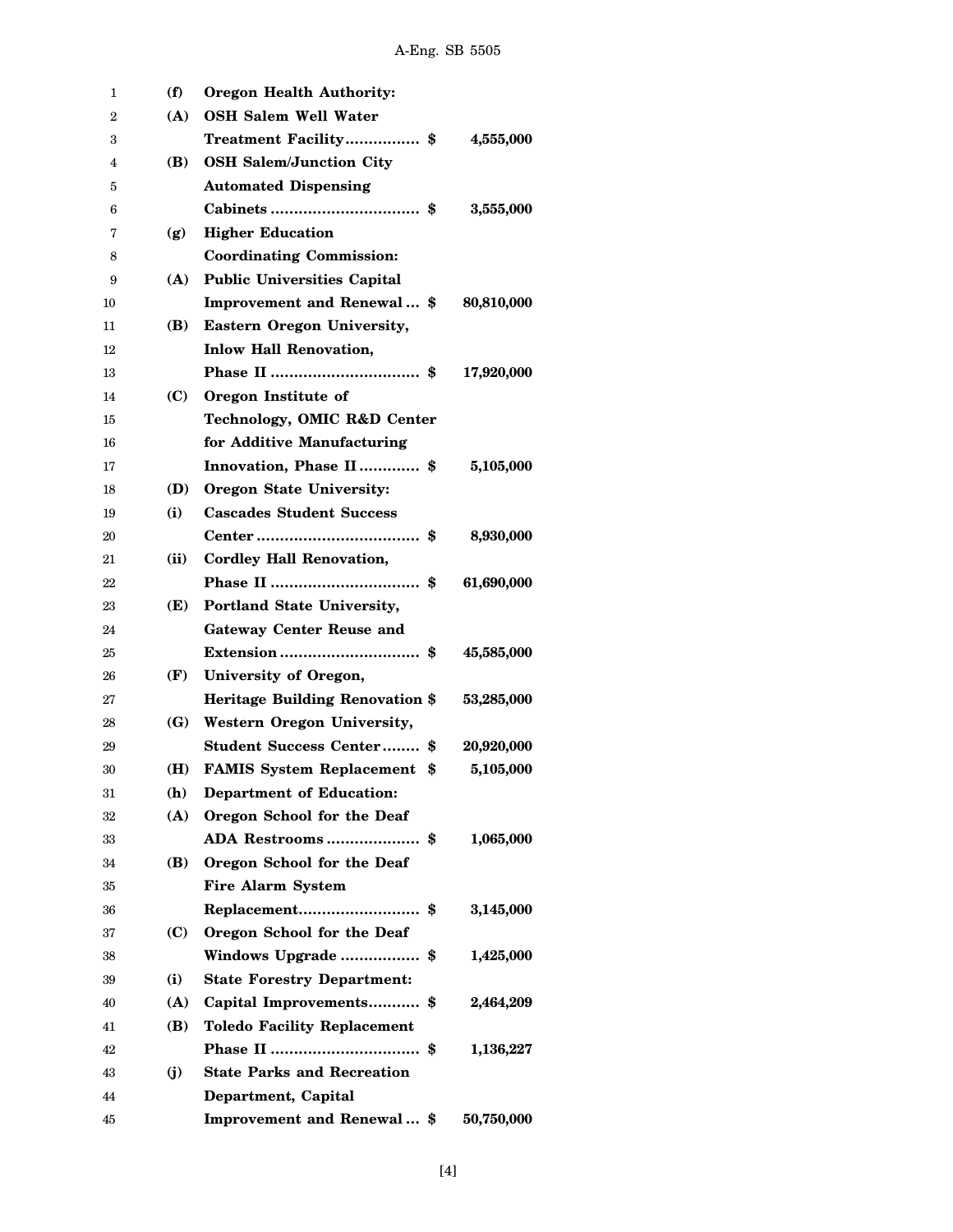| 1  | $\bf(k)$ | <b>Oregon Department of</b>        |             |
|----|----------|------------------------------------|-------------|
| 2  |          | Fish and Wildlife,                 |             |
| 3  |          | Capital Improvement                |             |
| 4  |          |                                    | 5,105,000   |
| 5  | (L)      | <b>Housing and Community</b>       |             |
| 6  |          | <b>Services Department,</b>        |             |
| 7  |          | <b>Local Innovation and Fast</b>   |             |
| 8  |          | Track (LIFT) Housing and           |             |
| 9  |          | <b>Permanent Supportive</b>        |             |
| 10 |          |                                    | 413,490,000 |
| 11 | (m)      | <b>Judicial Department:</b>        |             |
| 12 | (A)      | Benton County Courthouse \$        | 20,730,000  |
| 13 | (B)      | <b>Clackamas County</b>            |             |
| 14 |          | Courthouse<br>- \$                 | 95,400,000  |
| 15 | (C)      | Crook County Courthouse \$         | 11,885,000  |
| 16 | (D)      | Linn County Courthouse \$          | 16,110,000  |
| 17 | (E)      | <b>Supreme Court Building</b>      |             |
| 18 |          |                                    | 21,950,000  |
| 19 | (n)      | <b>Legislative Administration</b>  |             |
| 20 |          | <b>Committee, Document</b>         |             |
| 21 |          | <b>Publishing and Management</b>   |             |
| 22 |          |                                    | 4,310,000   |
| 23 |          | <b>Dedicated Fund Obligations</b>  |             |
| 24 | (7)      | Department of Veterans'            |             |
| 25 |          | Affairs (Art. XI-A) \$             | 180,000,000 |
| 26 | (8)      | <b>Department of Environmental</b> |             |
| 27 |          | Quality (Art. XI-H)  \$            | 10,000,000  |
| 28 | (9)      | <b>Housing and Community</b>       |             |
| 29 |          | <b>Services Department</b>         |             |
| 30 |          |                                    | 50,000,000  |
| 31 |          | (10) Higher Education Coordinating |             |
| 32 |          | Commission $(Art. XI-F(1))$ :      |             |
| 33 | (a)      | Oregon Institute of                |             |
| 34 |          | <b>Technology, New Residence</b>   |             |
| 35 |          | Hall Facility \$                   | 55,650,000  |
| 36 | (b)      | Oregon State University,           |             |
| 37 |          | <b>Reser Stadium West</b>          |             |
| 38 |          |                                    | 40,555,000  |
| 39 | (c)      | Portland State University,         |             |
| 40 |          | <b>Gateway Center Reuse</b>        |             |
| 41 |          |                                    | 18,300,000  |
| 42 |          | (11) Oregon Department of          |             |
| 43 |          | <b>Administrative Services</b>     |             |
| 44 |          | $(Art. XI-Q):$                     |             |
| 45 | (a)      | <b>Executive Building Interior</b> |             |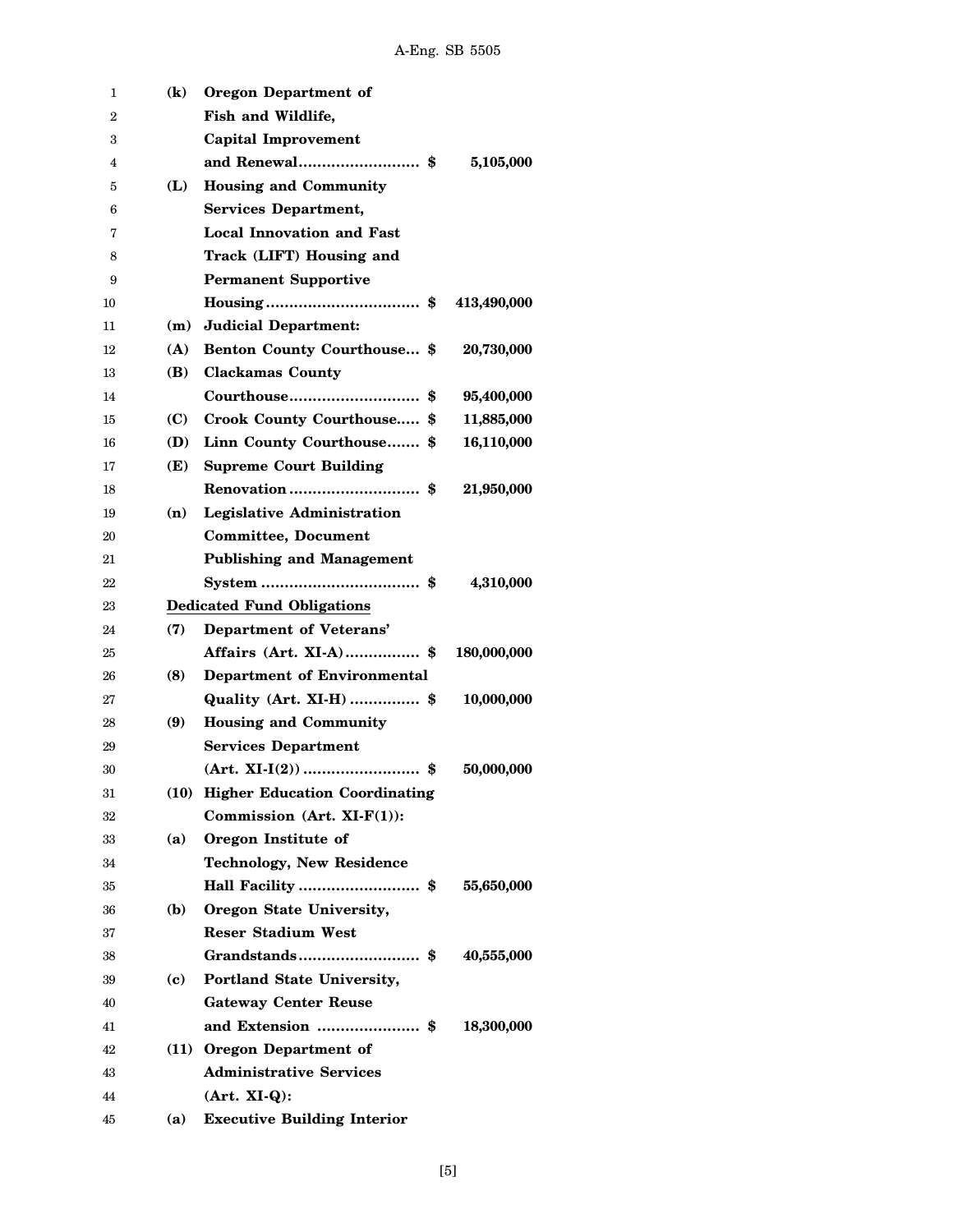| 1  |     | and Seismic Renovation \$<br>45,620,000                                             |
|----|-----|-------------------------------------------------------------------------------------|
| 2  | (b) | <b>Justice Building Exterior</b>                                                    |
| 3  |     | 3,555,000                                                                           |
| 4  | (c) | <b>North Valley Complex</b>                                                         |
| 5  |     | Infrastructure Upgrades/                                                            |
| 6  |     | Tenant Improvements \$<br>60,820,000                                                |
| 7  | (d) | <b>Portland State Office</b>                                                        |
| 8  |     | <b>Building Improvements</b> \$<br>8,730,000                                        |
| 9  | (e) | <b>Revenue Building Electrical</b>                                                  |
| 10 |     | System Upgrades\$<br>7,120,000                                                      |
| 11 | (f) | Yellow Parking Lot Paving \$<br>4,055,000                                           |
| 12 | (g) | <b>State Forestry Department:</b>                                                   |
| 13 | (A) | Capital Improvements \$<br>2,420,791                                                |
| 14 | (B) | <b>Toledo Facility Replacement,</b>                                                 |
| 15 |     | 1,578,773                                                                           |
| 16 | (h) | Oregon Liquor Control                                                               |
| 17 |     | <b>Commission:</b>                                                                  |
| 18 | (A) | <b>Liquor Warehouse Conveyor</b>                                                    |
| 19 |     | 10,175,000                                                                          |
| 20 | (B) | <b>Liquor Warehouse Land</b>                                                        |
| 21 |     | and Building\$<br>53,170,000                                                        |
| 22 | (C) | <b>Liquor Warehouse</b>                                                             |
| 23 |     | Management IT System \$<br>27,390,000                                               |
| 24 |     | <b>Total General Obligation</b>                                                     |
| 25 |     |                                                                                     |
| 26 |     | SECTION 2. The amounts authorized, as provided by ORS 286A.035, for issuance of re- |
| 27 |     | venue bonds of the state during the 2021-2023 biennium are as follows:              |
| 28 |     |                                                                                     |
| 29 |     | <b>REVENUE BONDS</b>                                                                |
| 30 |     | <b>Direct Revenue Bonds</b>                                                         |
| 31 |     | <b>Housing and Community</b>                                                        |
| 32 |     | Services Department\$<br>500,000,000                                                |
| 33 |     | Department of                                                                       |
| 34 |     | 880,000,000<br>Transportation\$                                                     |
| 35 |     | <b>Oregon Business Development</b>                                                  |
| 36 |     | Department\$<br>30,000,000                                                          |
| 37 |     | <b>Oregon Department of</b>                                                         |
| 38 |     | <b>Administrative Services,</b>                                                     |
| 39 |     | Lottery Revenue Bonds  \$<br>492,440,000                                            |
| 40 |     | <b>Total Direct Revenue</b>                                                         |
| 41 |     |                                                                                     |
| 42 |     | <b>Pass-Through Revenue Bonds</b>                                                   |
| 43 |     | <b>Oregon Business Development</b>                                                  |
| 44 |     | Department, Industrial                                                              |
| 45 |     | Development Bonds\$<br>600,000,000                                                  |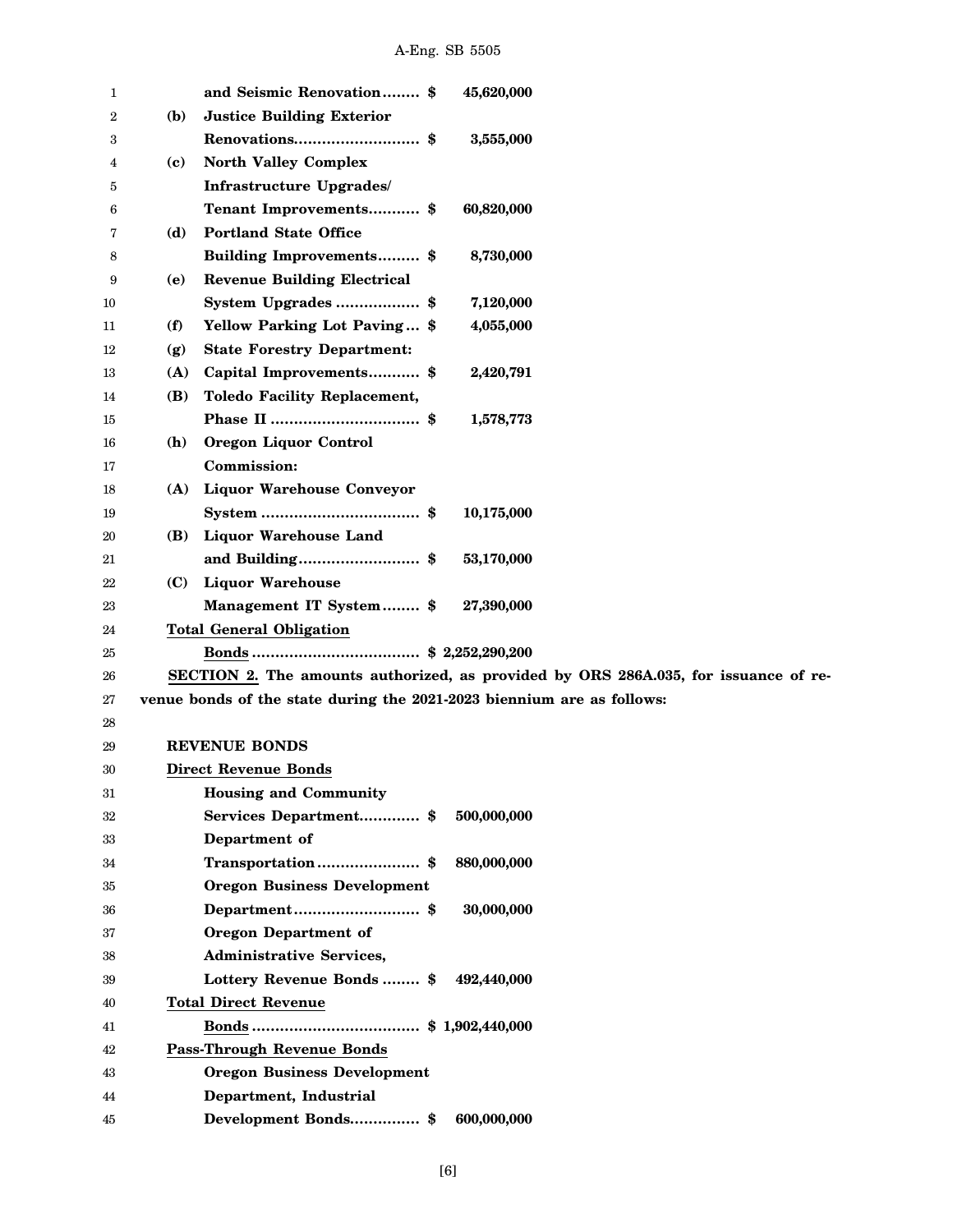| 1  |              | <b>Oregon Business Development</b>                                                             |
|----|--------------|------------------------------------------------------------------------------------------------|
| 2  |              | Department, Beginning and                                                                      |
| 3  |              | <b>Expanding Farmer Loan</b>                                                                   |
| 4  |              | 2,500,000<br>$Program \dots \dots \dots \dots \dots \dots \dots \dots \$                       |
| 5  |              | Oregon Facilities Authority \$ 1,000,000,000                                                   |
| 6  |              | <b>Housing and Community</b>                                                                   |
| 7  |              | Services Department\$ 1,300,000,000                                                            |
| 8  |              | <b>Total Pass-Through Revenue</b>                                                              |
| 9  |              |                                                                                                |
| 10 |              | Total Revenue Bonds \$4,804,940,000                                                            |
| 11 |              | SECTION 3. The amount authorized, as provided by ORS 286A.035, for issuance of cer-            |
| 12 |              | tificates of participation and other financing agreements of the state during the 2021-2023    |
| 13 |              | biennium for the Oregon Department of Administrative Services is \$100,000,000.                |
| 14 |              | SECTION 4. (1) For calendar year 2022, the amount of \$442,862,385 is allocated for private    |
| 15 |              | activity bonds, as provided in ORS 286A.615, as follows:                                       |
| 16 | (a)          | <b>Oregon Business Development</b>                                                             |
| 17 |              | Department, Industrial                                                                         |
| 18 |              | Development Bonds\$<br>40,000,000                                                              |
| 19 | ( <b>b</b> ) | <b>Oregon Business Development</b>                                                             |
| 20 |              | Department, Beginning and                                                                      |
| 21 |              | <b>Expanding Farmer Loan</b>                                                                   |
| 22 |              | 1,000,000                                                                                      |
| 23 | (c)          | <b>Housing and Community</b>                                                                   |
| 24 |              | Services Department\$<br>250,000,000                                                           |
| 25 | (d)          | <b>Private Activity Bond</b>                                                                   |
| 26 |              | 151,862,385                                                                                    |
| 27 |              | $(2)$ For calendar year 2023, the amount of \$442,862,385 is allocated for private activity    |
| 28 |              | bonds, as provided in ORS 286A.615, as follows:                                                |
| 29 | (a)          | <b>Oregon Business Development</b>                                                             |
| 30 |              | Department, Industrial                                                                         |
| 31 |              | 40,000,000<br>Development Bonds \$                                                             |
| 32 | (b)          | <b>Oregon Business Development</b>                                                             |
| 33 |              | Department, Beginning and                                                                      |
| 34 |              | <b>Expanding Farmer Loan</b>                                                                   |
| 35 |              | 1,000,000                                                                                      |
| 36 | (c)          | <b>Housing and Community</b>                                                                   |
| 37 |              | Services Department \$<br>250,000,000                                                          |
| 38 | (d)          | <b>Private Activity Bond</b>                                                                   |
| 39 |              | 151,862,385                                                                                    |
| 40 |              | (3) If an increase in this state's population, a sufficient increase in the Consumer Price     |
| 41 |              | Index or a change in federal law allows the private activity bond limit as set by the Internal |
| 42 |              | Revenue Code of 1986, as amended, to exceed \$442,862,385 during the 2022 calendar year or     |
| 43 |              | \$442,862,385 during the 2023 calendar year, the increase is allocated to the Private Activity |
| 44 |              | <b>Bond Committee.</b>                                                                         |
| 45 |              | SECTION 5. (1) For purposes of Article XI-F(1), section 1, of the Oregon Constitution,         |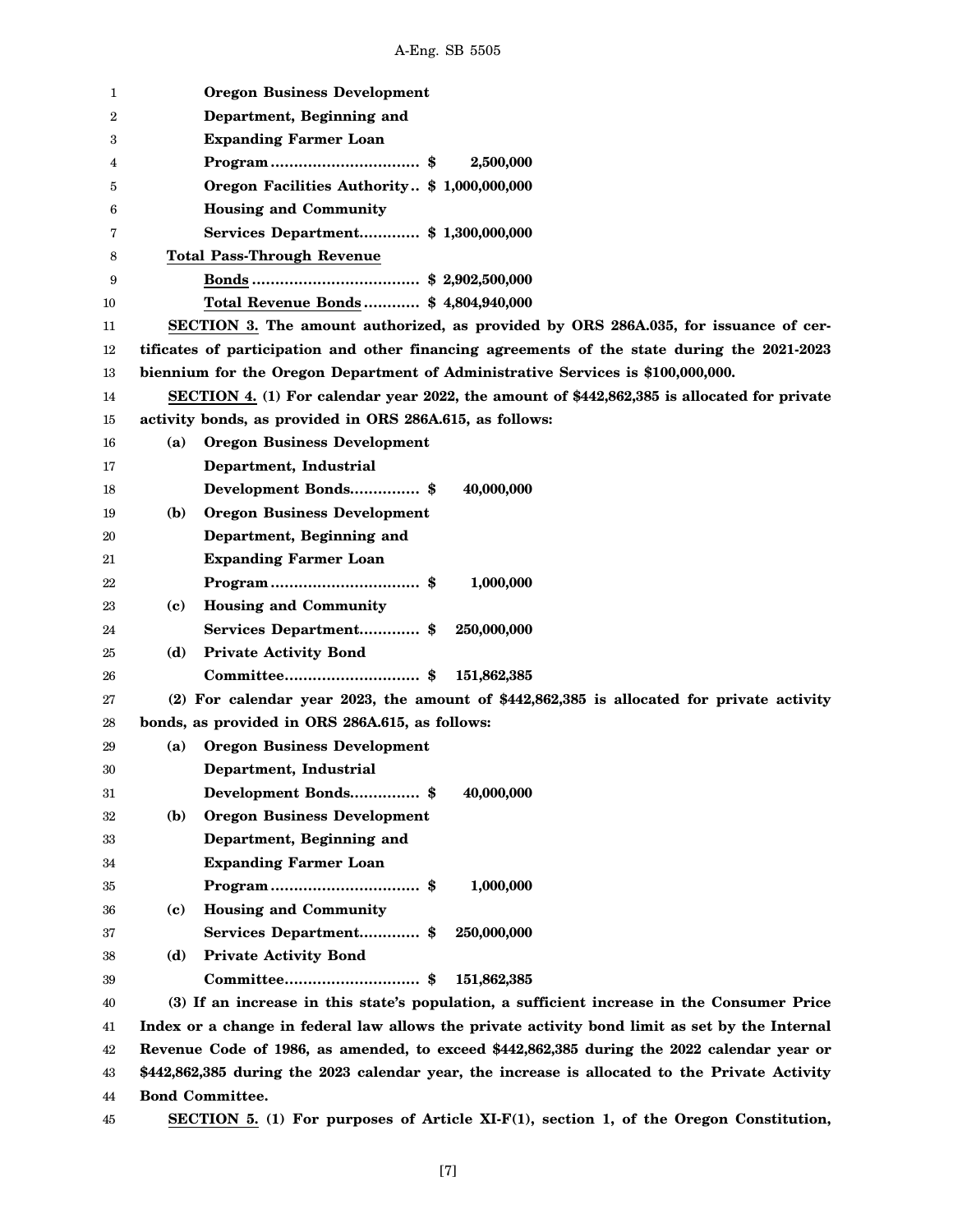1 **the Legislative Assembly determines that the projects authorized to be financed pursuant to**

2 3 **section 1 (10) of this 2021 Act with bonds issued under Article XI-F(1) of the Oregon Constitution will benefit higher education institutions or activities.**

4 5 6 7 8 **(2) For purposes of Article XI-G, section 1, of the Oregon Constitution, the Legislative Assembly determines that the projects authorized to be financed pursuant to section 1 (1) of this 2021 Act with bonds issued under Article XI-G of the Oregon Constitution will benefit higher education institutions or activities or community colleges authorized by law to receive state aid.**

9 10 11 12 13 14 15 16 **SECTION 6. Bonds authorized under section 1 (1) of this 2021 Act may not be issued until the constructing authority certifies that the constructing authority has matching funds available for the same or similar purposes as the Article XI-G bonds that will fund the grant to the constructing authority, that the matching funds are not proceeds of indebtedness incurred by the state under any other article of the Oregon Constitution, and that the matching funds are available to the constructing authority in an amount at least equal to the amount of indebtedness incurred by the state through the issuance of the Article XI-G bonds.**

17 18 19 20 **SECTION 7. (1) Out of the amount specified in section 1 (6)(m)(A) of this 2021 Act, the State Treasurer may issue Article XI-Q bonds in an amount not to exceed \$20,383,129 of net proceeds for the purposes and in the manner specified in section 8, chapter 705, Oregon Laws 2013, plus an amount estimated by the State Treasurer to pay estimated bond-related costs.**

21 22 23 24 **(2) Out of the amount specified in section 1 (6)(m)(B) of this 2021 Act, the State Treasurer may issue Article XI-Q bonds in an amount not to exceed \$94,500,000 of net proceeds for the purposes and in the manner specified in section 8, chapter 705, Oregon Laws 2013, plus an amount estimated by the State Treasurer to pay estimated bond-related costs.**

25 26 27 28 **(3) Out of the amount specified in section 1 (6)(m)(C) of this 2021 Act, the State Treasurer may issue Article XI-Q bonds in an amount not to exceed \$11,700,000 of net proceeds for the purposes and in the manner specified in section 8, chapter 705, Oregon Laws 2013, plus an amount estimated by the State Treasurer to pay estimated bond-related costs.**

29 30 31 32 **(4) Out of the amount specified in section 1 (6)(m)(D) of this 2021 Act, the State Treasurer may issue Article XI-Q bonds in an amount not to exceed \$15,900,000 of net proceeds for the purposes and in the manner specified in section 8, chapter 705, Oregon Laws 2013, plus an amount estimated by the State Treasurer to pay estimated bond-related costs.**

33 34 35 **(5) For purposes of sections 8 and 9, chapter 705, Oregon Laws 2013, and section 64, chapter 723, Oregon Laws 2013, bonds issued pursuant to this section are considered to be bonds issued pursuant to section 8, chapter 705, Oregon Laws 2013.**

36 37 **(6) Bonds may not be issued pursuant to section 1 (6)(m)(A), (B), (C) or (D) of this 2021 Act except as provided in this section.**

38 39 40 **SECTION 8. From the net proceeds of bonds issued under section 1 (6)(b)(C) of this 2021 Act, the Office of Emergency Management may expend a maximum of \$2,000,000 for urban search and rescue preparedness equipment.**

41 42 43 44 45 **SECTION 9. A community college for which a project to be funded with general obligation bonds authorized to be issued under Article XI-G of the Oregon Constitution is approved in this 2021 Act may not request approval for an additional project to be funded with general obligation bonds authorized to be issued under Article XI-G of the Oregon Constitution until the beginning of the regular session of the Legislative assembly held in 2025, unless the**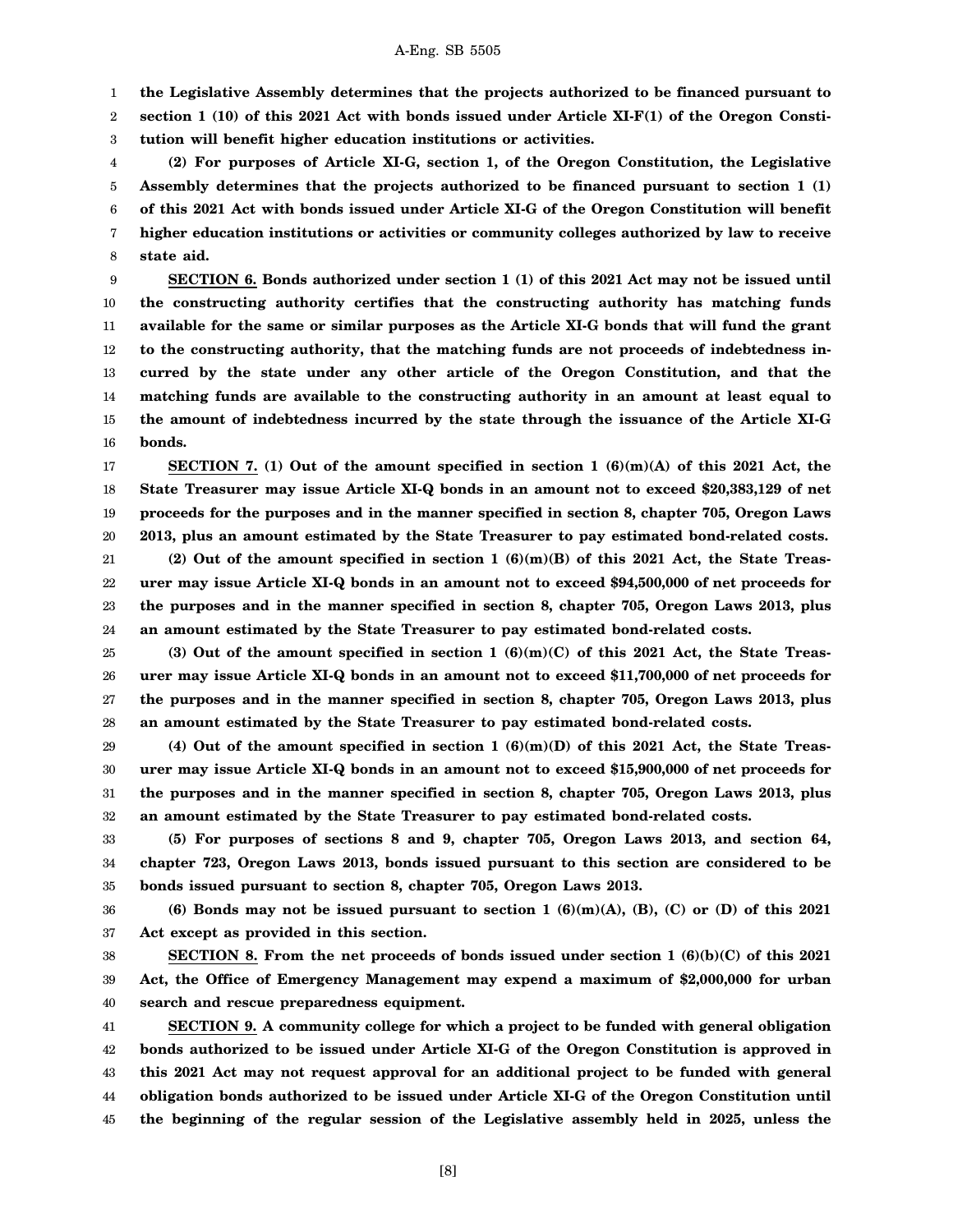## A-Eng. SB 5505

1 2 3 4 5 6 7 8 9 10 11 12 13 14 15 16 17 18 19 20 21 22 23 24 25 26 27 28 29 30 31 32 33 34 35 36 37 38 39 40 41 42 43 44 45 **community college withdraws the project approved under this 2021 Act. SECTION 10. (1) A public university that is carrying out a qualified project shall require each contractor in a contract with an estimated cost of \$200,000 or greater to: (a) Employ apprentices to perform 15 percent of the work hours that workers in apprenticeable occupations perform under the contract, in a manner consistent with the apprentices' respective apprenticeship training programs; (b) Establish and execute a plan for outreach, recruitment and retention of women, minority individuals and veterans to perform work under the contract, with the aspirational target of having at least 15 percent of total work hours performed by individuals in one or more of those groups; (c) Provide health insurance and retirement benefits to workers; and (d) Require any subcontractor engaged by the contractor to abide by the requirements set forth in paragraphs (a), (b) and (c) of this subsection, if the work to be performed under the subcontract has an estimated cost of \$200,000 or greater. (2) On or before February 1 of each year, each public university that is carrying out a qualified project shall report to the Joint Committee on Ways and Means or Joint Interim Committee on Ways and Means, as part of the report required under ORS 350.379, on: (a) The amount of work performed on qualified projects by apprentices; (b) The amount of work performed on qualified projects by women, minority individuals and veterans; and (c) The types and costs of health insurance and retirement benefits provided to workers by contractors and subcontractors. (3) The requirements of this section are in addition to, and not in lieu of, the requirements imposed under ORS 350.379. (4) As used in this section: (a) "Apprentice" has the meaning given that term in ORS 660.010. (b) "Apprenticeable occupation" has the meaning given that term in ORS 660.010. (c) "Apprenticeship training program" means the total system of apprenticeship that a particular local joint committee, as defined in ORS 660.010, operates, including the local joint committee's registered standards and all other terms and conditions for qualifying, recruiting, selecting, employing and training apprentices in an apprenticeable occupation. (d) "Minority individual" has the meaning given that term in ORS 200.005. (e) "Qualified project" means the following capital construction projects: (A) The Eastern Oregon University Inlow Hall Renovation, Phase II referenced in section 1 (1)(a) of this 2021 Act; (B) The Oregon State University Cascades Student Success Center referenced in section 1 (1)(b)(A) of this 2021 Act; (C) The Oregon State University Cordley Hall Renovation, Phase II referenced in section 1 (1)(b)(B) of this 2021 Act; (D) The Portland State University Gateway Center Reuse and Extension referenced in section 1 (1)(c) of this 2021 Act; (E) The University of Oregon Heritage Building Renovation referenced in section 1 (1)(d) of this 2021 Act; and (F) The Western Oregon University Student Success Center referenced in section 1 (1)(e) of this 2021 Act.**